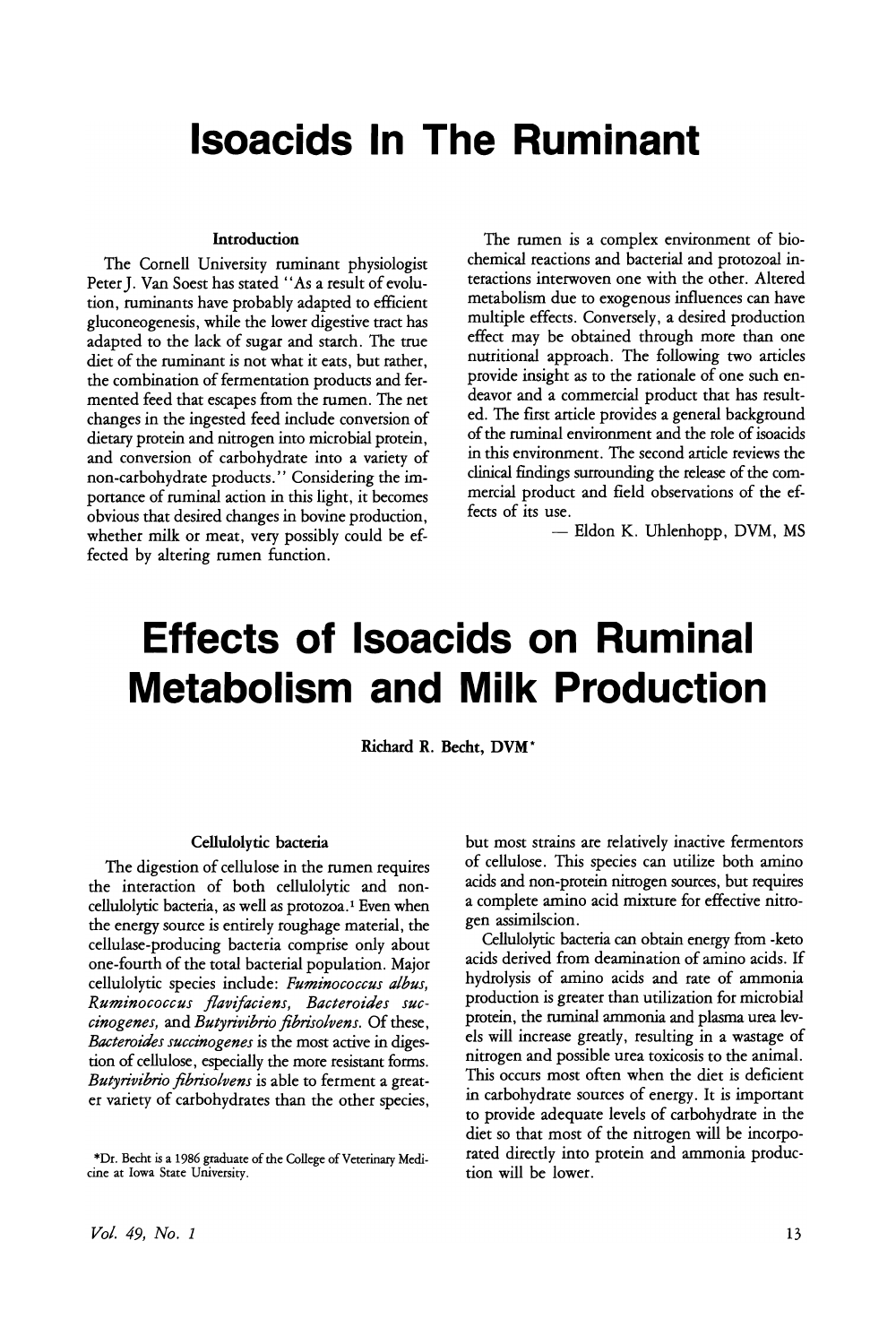#### Interactions in amino acid metabolism

The -keto acids produced from amino acids can be oxidatively decarboxylated to form isoacids.<sup>1</sup> Isobutyric, isovaleric, 2-methyl-butyric, and valerie acids are produced from valine, leucine, isoleucine, and proline, respectively. These 4- and 5-carbon VFA serve as essential growth factors for cellulolytic bacteria, and may be limiting nutrients, especially when the diet contains large porportions of non-protein nitrogen. <sup>5</sup> The 4- and 5-carbon VFA can be converted to the corresponding amino acids or can serve as precursors of fatty aldehydes and higher carbon saturated fatty acids. In the rumen, non-cellulolytic bacteria supply 4- and 5-carbon VFA required by cellulolytic bacteria, and in turn utilize soluble energy sources derived from the degradation of cellulose. Many species of cellulolytic bacteria have lost the ability to transport amino acids directly across their cell membranes, and have become dependent on the conversion of VFA to amino acids. Thus, there is an interdependence among the ruminal bacteria in digestion of carbohydrate and utilization of the nutrients produced.

#### Effect on Lactation

Many studies have shown that 4- and 5-carbon VFA exert a favorable effect on rumen function. Recently, the influence of these compounds on lactation have been investigated by workers from several of the major agricultural universities. Felix et al.<sup>4</sup> reported an increased growth rate during the first 30 days of lactation in younger dairy heifers fed a mixture of isoacids compared with control animals fed the basal diet of urea, corn silage, and timothy hay. In the same study, lactating cows fed corn silage, urea, and a concentrate had increased retention when these acids were fed.

Bacterial growth rate was greater when isoacids were incubated with mixed ruminal bacterial cultures. <sup>9</sup>,10 A combination of all 4- and 5-carbon VFA increased protein synthesis by 19% when added to a timothy hay inoculum. Control incubation from a cow on 60% concentrate and grass hay had smaller responses. This concentrate diet contained 3.5 times as much protein as did the timothy hay diet. Gorosito, et al. <sup>6</sup> determined that low concentrations of isoacids increased cellulose digestion and ammonia utilization by mixed rumen bacteria incubated in an artificial medium with isolated plant cell walls. No response occurred when isoacids were added to whole rumen fluid from a cow fed timothy hay and a protein supplement. This fluid contained much higher levels of isoacids than did rumen fluid from the cow fed only timothy hay.

These acids also enhanced cell wall digestion in intact forages and filter paper. The greatest response was seen in the filter paper, which did not contain amino acids, but cellulose digestion in the alfalfa hay also was increased, suggesting that crude protein may not be an accurate indicator of dietary levels of isoacids.

Isoacids have been shown to increase the production of milk and its constituents in dairy cattle. The persistency of lactation, total milk production, and body weight were improved in cows fed urea and corn silage by adding these acids to the diet.<sup>5</sup> Two different mixtures of isoacids decreased plasma urea nitrogen and ruminal ammonia nitrogen, resulting in greater microbial protein synthesis and improved urea nitrogen utilization. Increased ruminal acetate concentration indicated that isoacids stimulated ruran fermentation. In another study, isoacids increased the production of milk, 4% fat-corrected milk, protein, solids-not-fat, and total solids in dairy cows fed corn silage, corn gluten meal, and urea. <sup>7</sup> Milk fat percent was lower when isoacids were fed but total fat production was not significantly different because of the increased milk yield. Peirce-Sandner8 fed a blend of isoacids to cows on diets containing corn silage, a forage, and either soybean meal, cottonseed meal, or corn gluten and urea as the protein source. Compared with controls, cows fed isoacids produced 7 % more milk and fatcorrected milk over a 305 day lactation in all but the animals on diets containing cottonseed meal. Improved feed efficiency was associated with greater milk production. Milk fat percent was not significantly different, but yield was greater because of increased milk production. Milk protein percent was lower, but amount produced was not different.

Fieo et al.<sup>3</sup> found no significant differences in milk production, milk fat, milk protein, or feed efficiency in dairy cows with ammonium salts of isoacids, but blood growth hormone levels were higher in these animals. Cook<sup>2</sup> proposes that isoacid receptors are present in the rumen and/ or the liver, and that interaction between the acid and the receptor molecule results in an increase in plasma growth hormone and a decrease in insulin levels. Growth hormone is considered to possess lactogenic activity, whereas insulin decreases transport of nutrients to the mammary gland in favor of other organs. This effect of isoacids outside the rumen may be related to the increase in milk production and feed efficiency.

#### **Conclusion**

The 4- and 5-carbon VFA, or isoacids, have been shown experimentally to increase the productivity